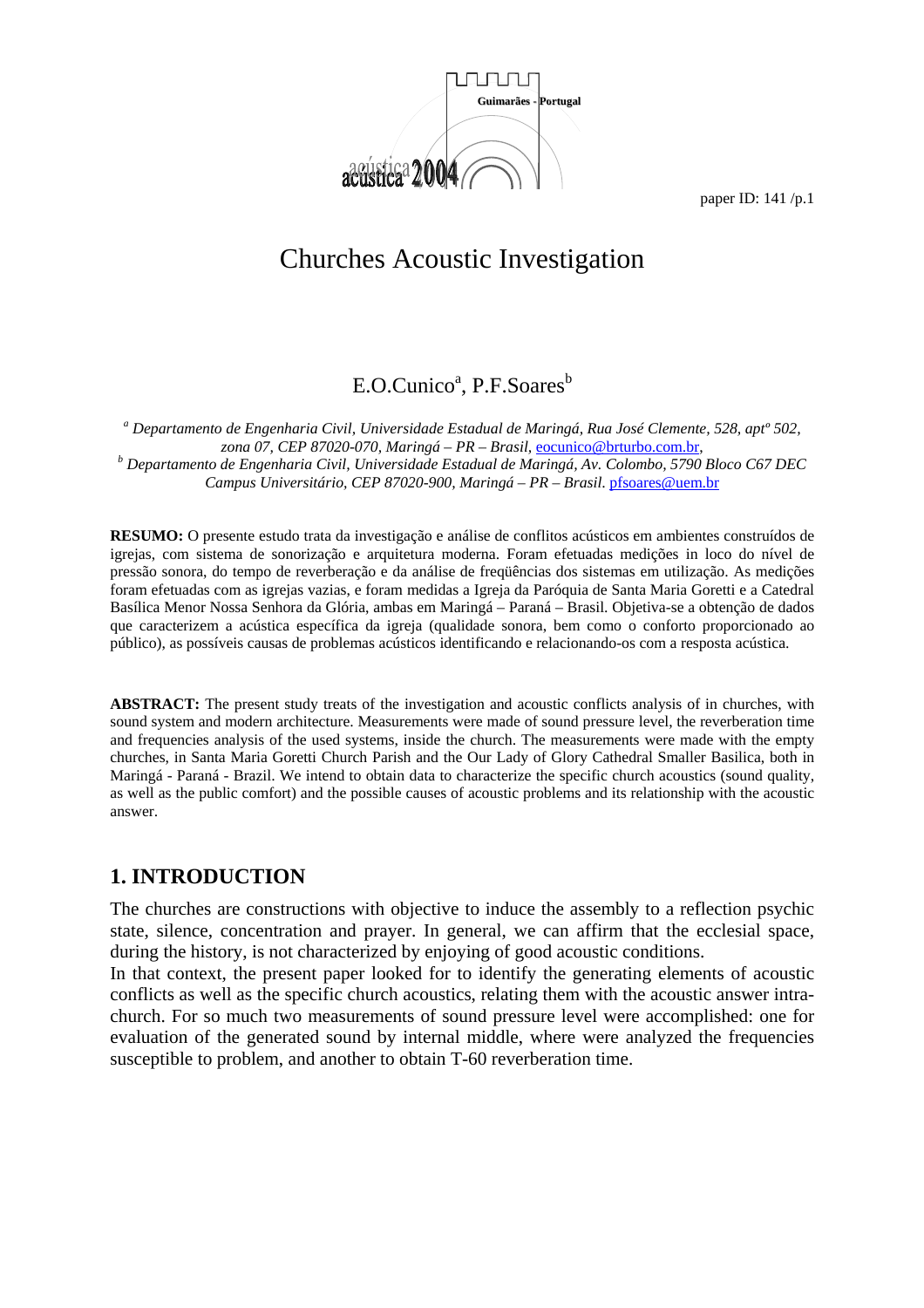

## **2. MATERIALS AND METHODS**

### **2.1 THE SOUND LEVEL MEASUREMENT WITH OCTAVE 1/1 BAND FILTER**

To measure the level sound pressure was used the meter of level sound type 2, model SdB2+, from 01dB-Steel, with octave 1/1 band filter, temperature and humidity digital meter, model HT-3003, from Lutron and a reference sound disk, for evaluation of the back-ground noise inside buildings seeking the users' comfort. The measurement points are shown in the figure 1.

The measurements were made with the empty churches, being generated the pink noise in the sound system of each church, simulating the pressure sound level that was used in the celebrations. In Santa Maria Goretti church were measured 21 points and in the Cathedral 15 points. In each point 6 samples were made during 6 minutes and 5 seconds for each sample. The points were located to provide a homogeneous area to mensuration.

#### **2.2 REVERBERATION TIME**

To calculate the Reverberation Time, was used sound level meter type 2, model Sdb2+, from 01dB-Steel, in dBA scale, a chronometer accurately of hundredth of seconds, a video camera and a reference sound disk. The measurement points are shown in the figure 1.

In the sound system of each church, a frequency of 440 Hz was generated, during approximately 4 seconds and was measured the decline time of pressure sound level for 60 dB interval. Was used the video camera because we don't have the integration module for sound level meter. Therefore, with the images of the sound meter and chronometer during the declining data acquisition, we could make the graph of the reverberation time for each church. Such graph was set up with the averages of each point measures.



Figure 1 *– Localization of the measurement points in the churches - Santa Maria Goretti and Our Lady of Glory Basilica, respectively.*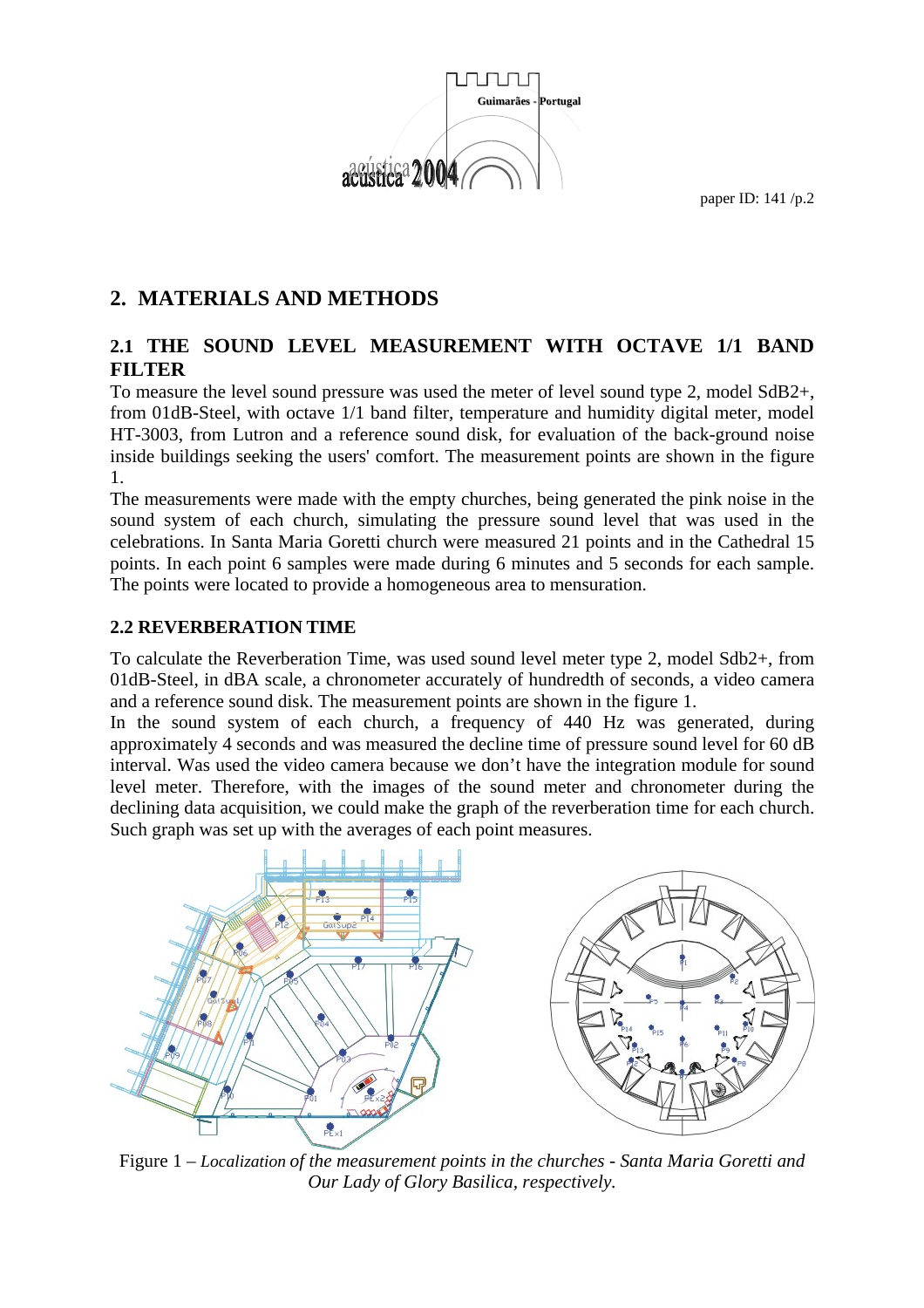

# **3. RESULTS**

The obtained data were analyzed by statistics and resulted in the following tables and graphics

### **3.1 MEASUREMENT OF SOUND LEVEL WITH OCTAVE 1/1 BAND FILTER**



Figure 2 *- Frequencies Santa Maria Goretti parish* 



Figure 3 - *Frequencies Our Lady of Glory Basilica*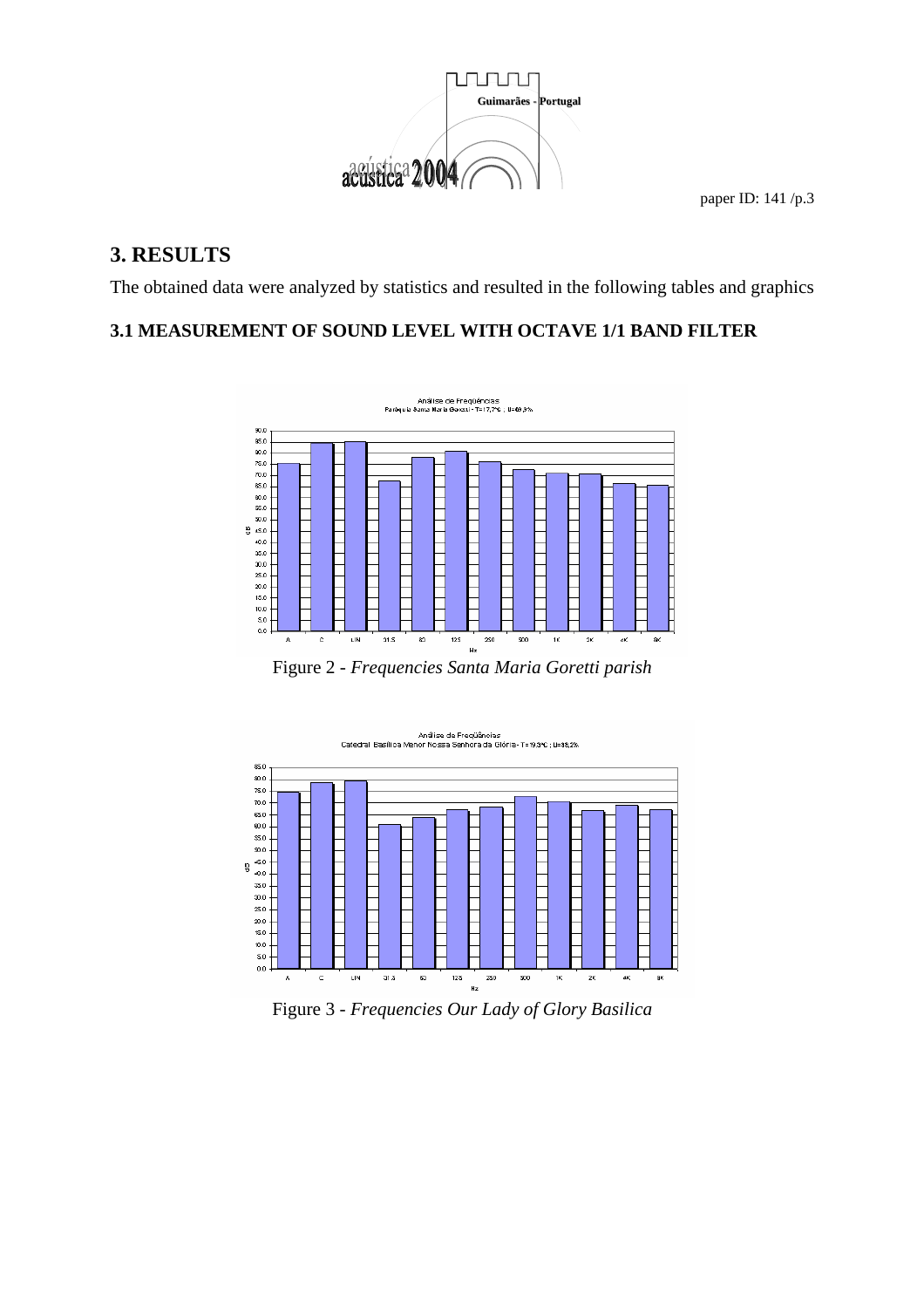

### **3.1 MEASUREMENT OF T-60'S REVERBERATION TIME**



Figure 4 *- Reverberation time from Santa Maria Goretti parish* 



Figure 5 – *Reverberation Time from Our Lady of Glory Basilica*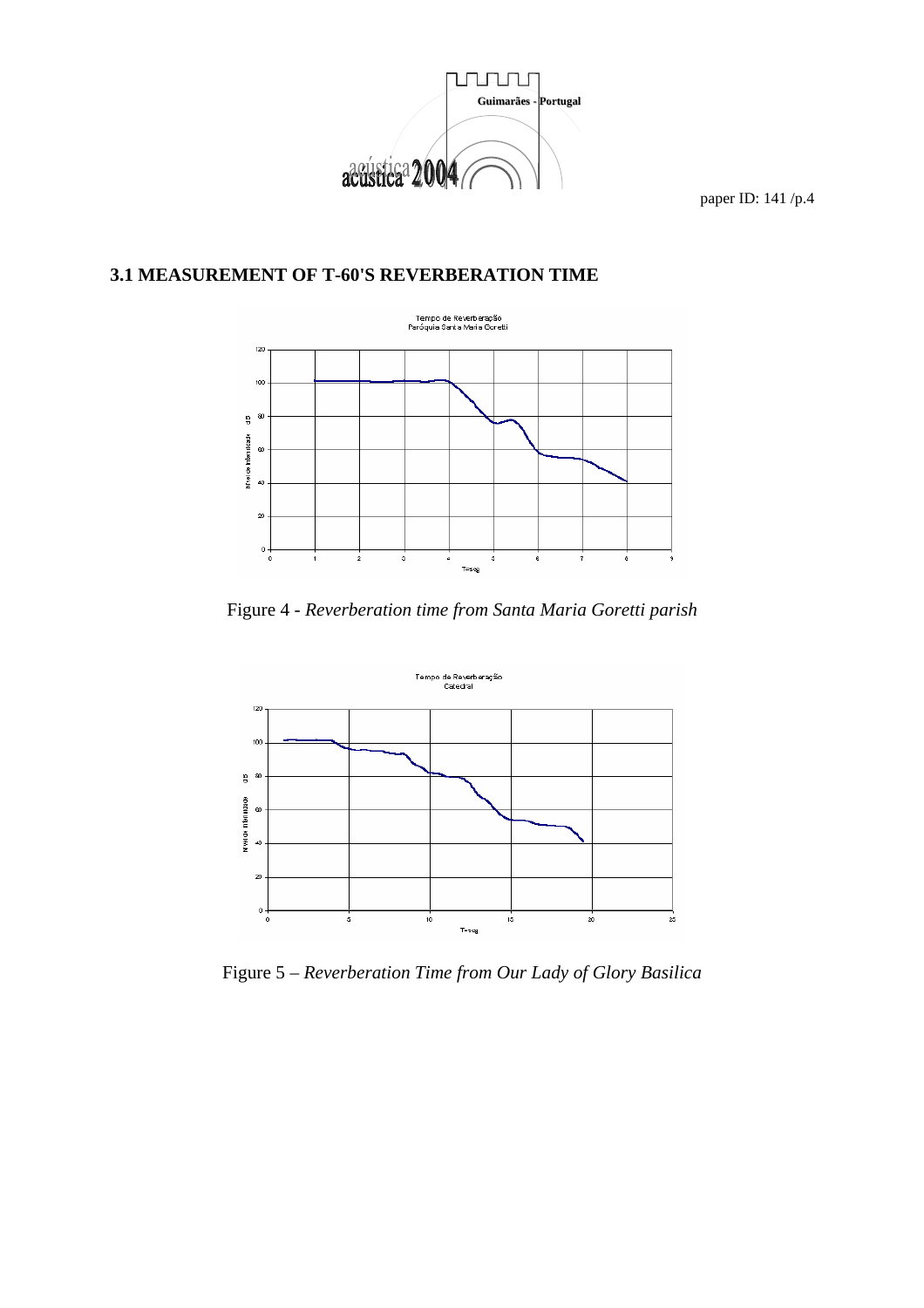

paper ID: 141 /p.5



Figure 6 - *Graphs 3D and 2D, respectively, SPL - Santa Maria Goretti*



**Figure 7** - *Graphs 2D and 3D, respectively, SPL Our Lady of Glory Basilica* 

|                               | Tasix 1 - Bhunsheun Bhnu y of Obhumeu Buhu |           |
|-------------------------------|--------------------------------------------|-----------|
| in Santa Maria Goretti Parish |                                            |           |
|                               | Arithmetic                                 | Standard  |
|                               | Mean                                       | Deviation |
|                               | [dB]                                       |           |
| A                             | 75,47                                      | 3,683     |
| C                             | 84,55                                      | 2,850     |
| <b>LIN</b>                    | 85,12                                      | 2,454     |
| 31,5                          | 67,61                                      | 1,889     |
| 63                            | 78,38                                      | 2,113     |
| 125                           | 80,91                                      | 3,384     |
| 250                           | 76,10                                      | 3,837     |
| 500                           | 72,70                                      | 4,175     |
| 1k                            | 71,05                                      | 3,619     |
| 2k                            | 70,58                                      | 3,416     |
| 4k                            | 66,37                                      | 3,449     |
| 8k                            | 65,47                                      | 3,668     |
|                               |                                            |           |

| Table 1 – Statistical Study of Obtained Data |  |  |
|----------------------------------------------|--|--|
| in Santa Maria Goretti Parish                |  |  |